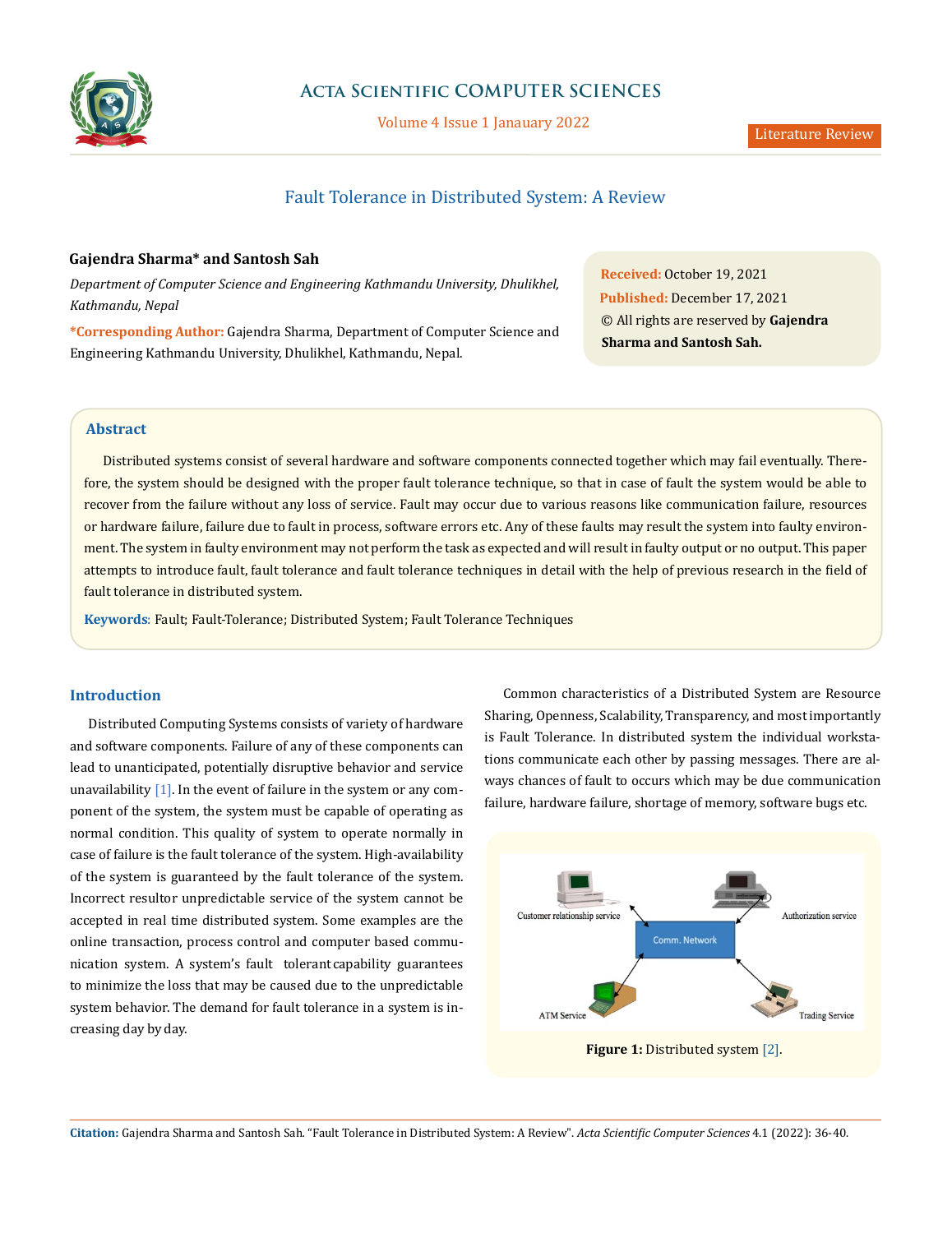The above figure (Figure 1) shows the example of real time system in distributed environment. Real time system is highly dependable on deadline. The given task to the system must be completed with the allocated amount of time. Resultobtained after the given period of time is of no use in case of real time system. Some examples of real time system are Nuclear System, Robotic Controls, Medical equipment, defense system etc. Distributed systems are presented to the user as a single system image and has a feature of easily expanding the resources based the load to the system. Additional component can be added to the system, this additional component can be used in case of fault in the system helping to reduce the fault and for better output.

Below are few terminologies that are related to fault tolerance in distributed system.

Fault - At the lowest level of abstraction fault can be termed as "defect". It canlead to inaccurate system state. Fault in the system can be categorized based on time as below:

- **Transient**: This type of fault occurs once and disappear
- **Intermittent**: This type of fault occurs many time in an irregular way
- Permanent: This is the fault that is permanent and brings system to halt.

Error – May be defined as state of the system, which is undesirable and maylead to failure of the system.

Failure – May be defined as faults due to unintentional intrusion. Differenttypes of failure are as below:

- **Crash Failure**: A server halts, but is working correctly until it halts
- **Omission Failure**: A server fails to respond incoming requests
	- **Receive omission**: A server fails to respond incoming message
	- Send Omission: A server fails to send message
- **Timing Failure:** A server's response lies outside the specified timeinterval
- **Response Failure**: The server's response in incorrect
	- **Value failure:** The value of the response is wrong
	- **State transition failure:** The server deviates from the correct flowof control

Arbitrary (Byzanthine) Failure: A server may produce arbitrary responses at arbitrary times

Fault Tolerance – Ability of system to behave in a well-defined manner upon occurrence of faults.

Recovery – Recovery is a passive approach in which the state of the system is maintained and is used to roll back the execution to a predefined checkpoint.

Redundancy – With respect to fault tolerance it is replication of hardware, software components or computation.

Security – Robustness of the system characterized by secrecy, integrity, availability, reliability and safety during its operation.

It has been found that the need of fault tolerance is for the system Availability, Reliability, Safety, Maintainability and Security.

- **Availability**: The system must be usable immediately at any time.
- **Reliability**: The system must work for a long period of time withouterror.
- • **Safety**: There should be no catastrophic consequences of temporal failure.
- • **Maintainability**: The system must be able to repair and fix the faultquickly and easily.
- **Safety**: The system should be able to resist the attacks against itsintegrity.

#### Failure masking by redundancy

- **Information redundancy**: Extra bits are added (e.g. CRC)
- **Time redundancy:** Action may be redone (e.g. transaction after abort)
- Physical redundancy: Hardware and software component may bemultiplied (e.g. adding extra disk, replicating the database), TMR.

#### **Triple modular redundancy (TMR)**

It uses the principle of building a majority of opinion. Each device is replicated 3 times, signal pass all 3 devices. If one device fails, a voter can reproduce the correct value based on 2 correct signals. In this case it is assumed that at every stage 1 device and 1 voter may fail.

**Citation:** Gajendra Sharma and Santosh Sah*.* "Fault Tolerance in Distributed System: A Review". *Acta Scientific Computer Sciences* 4.1 (2022): 36-40.

37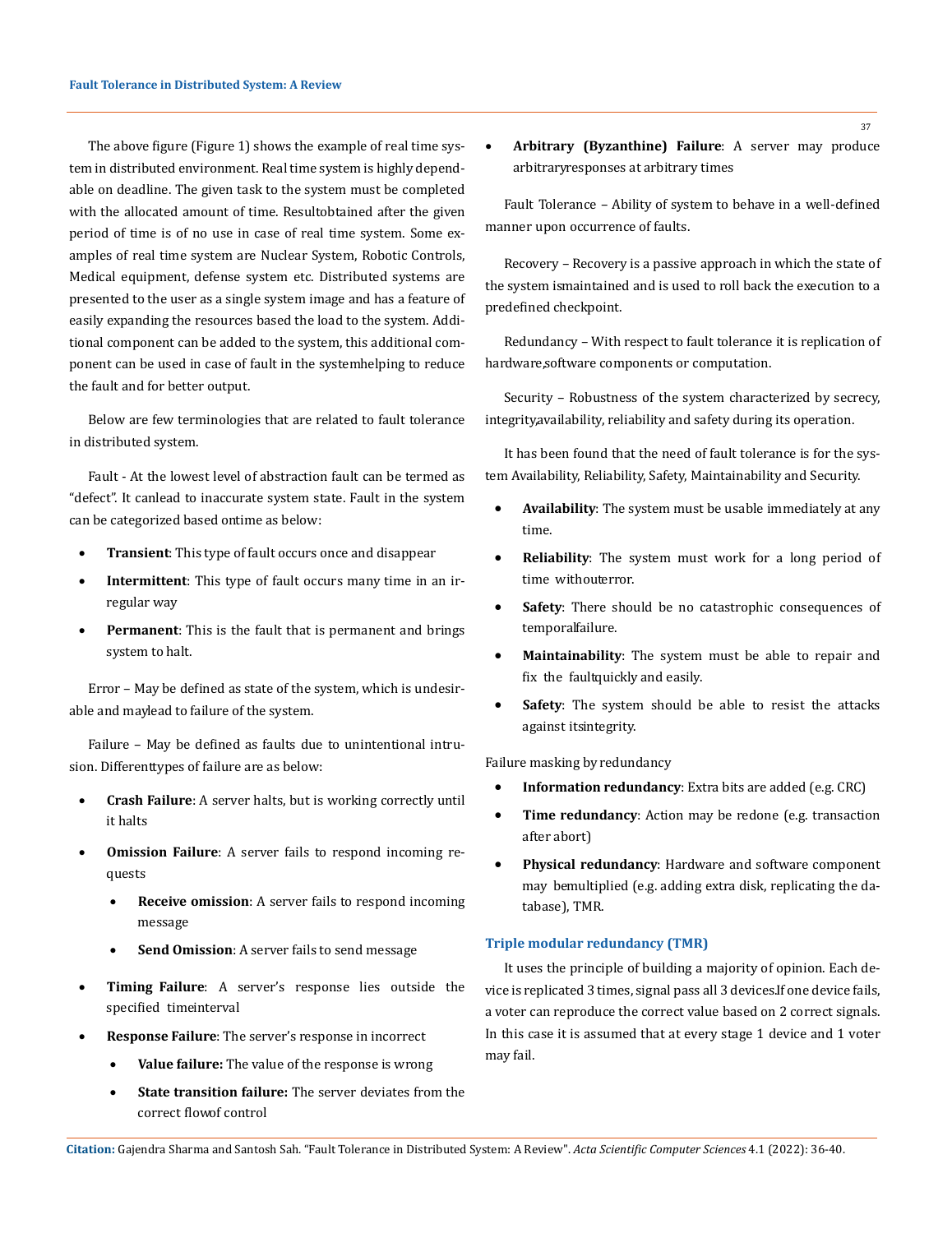### **Literature Review**

There is a lot of research that has already been performed and is ongoing in the field of fault tolerance in distributed system. Research and experimentation efforts began in earnest in the 1970s and continued through 1990s, with focused interest peaking in the late 1980s.

A number of distributed operating system were introduced during these period; however, very few of these implementations achieved even modest commercial success.

Different authors have reviewed the concept of fault tolerance computing system, like Ramamoorthy [1967], Short [1968], Avizienes [1971], Khul and Reddy [1980, 1981], Bagchi and Hakimi [1991]. The SAPO Computer built in Prague, Czechoslovakia was probably the first Fault- Tolerant Computer built in 1950-1954 under the supervision of Antonin Svoboda, using relays and a magnetic drum and was operated in 1957-1960.

According to Leslie Lamport [3],Time should be used instead of timeout to increase the fault tolerance. A general method is described for implementing a distributed system with any desired degree of fault- tolerance. Instead of relying upon explicit timeouts, processes execute a simple clock-driven algorithm. For Byzantine problem solution author has assumed reliable clock synchronization.

According to Paval., *et al*. [4], the fault resilience techniques can be broadly classified into three categories as below:

- **Hardware Resilience**
- **Resilient System Software**
- Application Based Resilience.

According to Diego Zuquim Guimarães Garcia., *et al.* [5], the web service architecture still lacks the facilities to support fault tolerance. The author has provided an architecture that provides mediation and monitoring for web service.

According to Arvind Kumar., *et al.* [7], types of faults occurring in the system, fault detection and recovery techniques are discussed. A system after failure can be in one the three below:

- Fail Stop System
- **Byzantine System**
- Fail-Fast System

38

They have mentioned some approaches for fault tolerance in Real Time distributed system. They are as following:

- **Replication** 
	- Job Replication
	- **Component Replication**
	- Data Replication
- Check pointing
- Scheduling/Redundancy
	- • Space Scheduling/Redundancy
	- Time Scheduling/Redundancy
	- **Hybrid Redundancy**

A common way to handle crashes involves two steps: (1) Detect the failure; and (2) Recover, by restarting or failing over the crashed component. Failure recovery has received a lot more attention than Failure detection. Joshua B. Leners., *et al.* [9], have given a fault detector mechanism named as Falcon. According to the authors Falcon achieves these features by coordinating a network of spies, each monitoring a layer of the system.

Padmakumari (2015)  $[10]$  has provided the idea for diverse fault tolerance and monitoring mechanism to enhance the reliability in cloud computing environment. In has given the data about various techniques and methods which are used for fault tolerance and also focused on future research direction in cloud fault tolerance. Joshi (2014) [11] has given the concept of virtual data centres (VDC) which is based on the migration technique. In this methodology if a virtual machine is overloaded then some of its resources are migrated to another virtual machine to handle the server failure. TT-based designs have proved to be a viable solution in the scope of adaptive systems and recent works in this area show that there is an on-going interest in continuing improving the RT-related features of the FTT protocol [12].

#### **Fault tolerance model**

Fault model Fault model describes which faults and associated rate of occurrence are assumed by the system being designed. According to different viewpoints the faults can be: system boundaries, internal or external; phenomenological cause natural or human-made; intent-deliberate or non-deliberate; capacity accidental or incompetence; persistence permanent or transient. Two examples of the faults considered by the presented fault model are

**Citation:** Gajendra Sharma and Santosh Sah*.* "Fault Tolerance in Distributed System: A Review". *Acta Scientific Computer Sciences* 4.1 (2022): 36-40.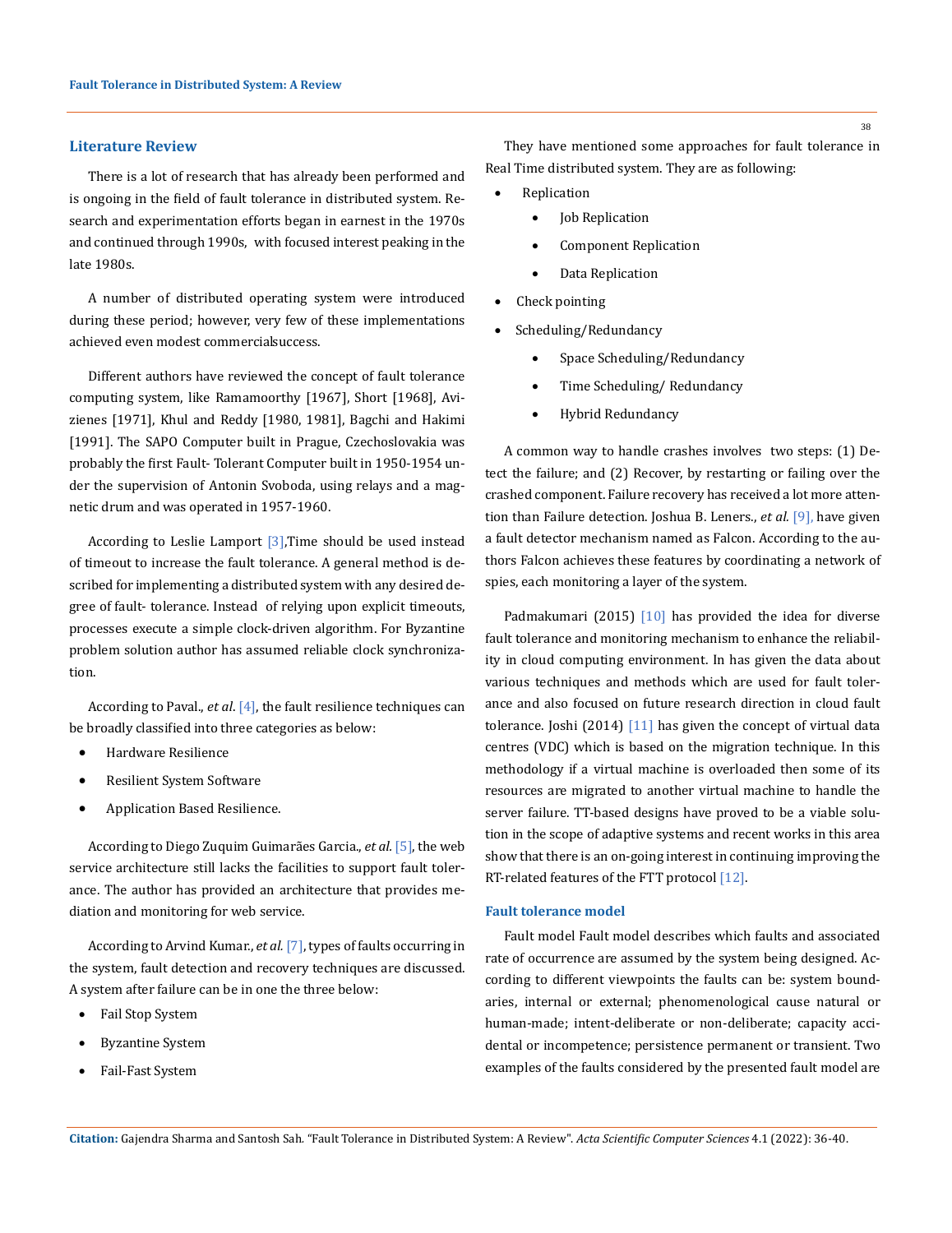39

physical deterioration and physical interference as seen in figure 2. These faults are caused by processes such as radiation, power transients, noisy input lines, etc.





#### **Summary and Conclusion**

When a fault occurs in a system, then the system requires the fault tolerance method to detect the fault and recover the system to its normal state. Fault tolerance techniques are required to predict these failures and take appropriate action before these faults actually occurs. Fault detection is equally importantas failure recovery for having a better fault tolerance mechanism in a system.

All the activities executed by fault-tolerant system have to be synchronized, e.g. node replicas have to first execute certain application tasks in order to produce the results, then exchange the produced results by transmission/reception of messages using the network protocol, and execute application tasks that vote on the locally produced result and the results received through the channel.

After going through previous works in the field of fault tolerance, it is found that several fault tolerance models are present. Transient link faults may affect the capacity of a node for transmitting/receiving, but they are transparently tolerated by using the pro-active retransmission mechanism. Replication of Hardware and Software technique are the most common technique used for fault tolerance. Faults may lead a node replica to become desynchronized at the communication and/or the application level beyond the error recovery capacity. Thus, it was realized that it was necessary to propose more sophisticated recovery mechanisms to

prevent undesirable fault attrition. These replication techniques may not be economical. There are many fault tolerance techniques proposed earlier but none of the single fault tolerance mechanism can fulfill all aspects of fault tolerance. The model can be used with necessary customization according to system that is being designed.

### **Bibliography**

- 1. [Flavin Cristian. "Understaning Fault-Tolerant Distributed Sys](https://citeseerx.ist.psu.edu/viewdoc/download?doi=10.1.1.30.591&rep=rep1&type=pdf)[tems". Computer Science and Engineering, University of Cali](https://citeseerx.ist.psu.edu/viewdoc/download?doi=10.1.1.30.591&rep=rep1&type=pdf)[fornia, San Diego \(1993\).](https://citeseerx.ist.psu.edu/viewdoc/download?doi=10.1.1.30.591&rep=rep1&type=pdf)
- 2. Lakshmi PS. "Distributed Fault Tolerance Sytem in Real Time Environment". Kundal Kr. Medhi, *International Journal of Advance Research in Computer Science and Software Engineering* (2013).
- 3. [Leslie Lamport. "Using Time instead of Timout for Fault Toler](https://lamport.azurewebsites.net/pubs/using-time.pdf)[ant Distributed System". SRI International \(2017\).](https://lamport.azurewebsites.net/pubs/using-time.pdf)
- 4. Pavan B., *et al*[. "Fault Tolerance Techniques for Scalable Com](https://www.mcs.anl.gov/papers/2037-0212.pdf)[puting". Mathematics and Computer Science Division, Argonne](https://www.mcs.anl.gov/papers/2037-0212.pdf)  [National Laboratory \(2014\).](https://www.mcs.anl.gov/papers/2037-0212.pdf)
- 5. Diego Z., *et al*[. "A Fault Tolerant Web Service Architecture". In](https://citeseerx.ist.psu.edu/viewdoc/download?doi=10.1.1.91.5202&rep=rep1&type=pdf)[stitute of Computing University of Campinas, São Paulo, Brazil](https://citeseerx.ist.psu.edu/viewdoc/download?doi=10.1.1.91.5202&rep=rep1&type=pdf)  [\(2016\).](https://citeseerx.ist.psu.edu/viewdoc/download?doi=10.1.1.91.5202&rep=rep1&type=pdf)
- 6. Avizienis A. "Fault Tolerance Computing-An overview". *IEEE Computer* 3 (2011).
- 7. Arvind Kumar., *et al*[. "Fault Tolerance in Real Time Distributed](https://www.researchgate.net/publication/50247535_Fault_Tolerance_in_Real_Time_Distributed_System)  System". *[International Journal on Computer Science and Engi](https://www.researchgate.net/publication/50247535_Fault_Tolerance_in_Real_Time_Distributed_System)neering* [3 \(2011\): 933-939.](https://www.researchgate.net/publication/50247535_Fault_Tolerance_in_Real_Time_Distributed_System)
- 8. [Mitvin S. "Fault Tolerant Distributed System". Department of](https://crystal.uta.edu/~kumar/cse6306/papers/FaultTolerantDistComp.pdf)  [Computer Science and Engineering, University of Texas at Ar](https://crystal.uta.edu/~kumar/cse6306/papers/FaultTolerantDistComp.pdf)[lington \(2019\).](https://crystal.uta.edu/~kumar/cse6306/papers/FaultTolerantDistComp.pdf)
- 9. Joshua B L., *et al*[. "Detecting Failure in Distributed Systems](https://dl.acm.org/doi/10.1145/2043556.2043583)  [with FALCON spy network". The University of Texas at Austin,](https://dl.acm.org/doi/10.1145/2043556.2043583)  [Microsoft Research Silicon Valley \(2011\).](https://dl.acm.org/doi/10.1145/2043556.2043583)
- 10. [Padmakumari P. "Methodical Review on Various Fault Toler](https://doi.org/10.17485/ijst/2015/v8i35/80130)[ant and Monitoring Mechanisms to improve Reliability on](https://doi.org/10.17485/ijst/2015/v8i35/80130)  Cloud Environment". *[Indian Journal of Science and Technology](https://doi.org/10.17485/ijst/2015/v8i35/80130)* [8 \(2015\).](https://doi.org/10.17485/ijst/2015/v8i35/80130)
- 11. [Joshi SC and Sivalingam KM. "Fault tolerance mechanisms for](https://doi.org/10.1007/s11107-%20014-0463-1)  [virtual data center architectures".](https://doi.org/10.1007/s11107-%20014-0463-1) *Photonic Network Communications* [28 \(2014\): 154-164.](https://doi.org/10.1007/s11107-%20014-0463-1)